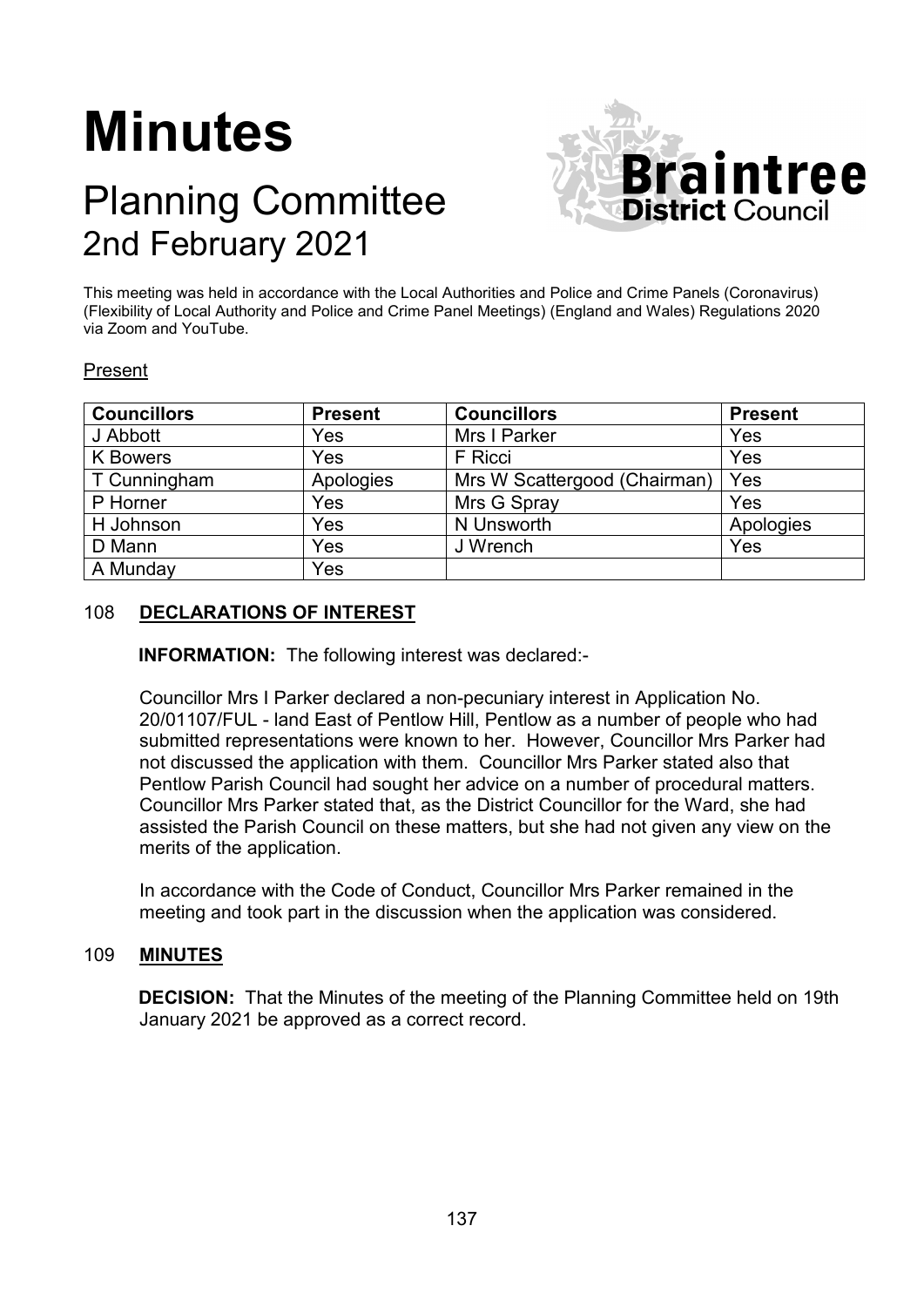## 110 **QUESTION TIME**

**INFORMATION:** There were nine statements made about the following matters. Those people who had registered to participate during Question Time had submitted written statements in advance of the meeting and these were read to the Committee either by the registered speaker or by the Council's Governance and Member Services Officer immediately prior to the consideration of the applications.

Application No. 19/01025/FUL - Land West of Kelvedon Station, Station Road, Kelvedon

Application No. 20/00906/REM - Land North East of Gleneagles Way, Hatfield Peverel

Application No. 20/00978/FUL - Lynderswood Farm, London Road, Black Notley Application No. 20/01107/FUL - Land East of Pentlow Hill, Pentlow

Principally, these Minutes record decisions taken only and, where appropriate, the reasons for the decisions.

## 111 **PLANNING APPLICATION APPROVED**

**DECISION:** That the undermentioned planning application be approved under the Town and Country Planning Act 1990, including Listed Building Consent where appropriate, subject to the conditions and reasons contained in the Planning Development Manager's report, as amended below. Details of this planning application are contained in the Register of Planning Applications.

| Plan No.                    | Location            | Applicant(s)                                                         | <b>Proposed Development</b>                                                                                                                                                                                            |
|-----------------------------|---------------------|----------------------------------------------------------------------|------------------------------------------------------------------------------------------------------------------------------------------------------------------------------------------------------------------------|
| *20/00906/REM<br>(APPROVED) | Hatfield<br>Peverel | <b>Barratt David</b><br><b>Wilson Homes</b><br>(Eastern<br>Counties) | Application for approval of<br>reserved matters (layout,<br>appearance, scale and<br>landscaping) of outline<br>planning consent<br>16/02156/OUT - Erection of<br>100 dwellings, land North East<br>of Gleneagles Way. |

The Committee approved this application, subject to the amendment of Condition Nos. 15 and 16 and two additional Conditions as follows:-

#### Amended Conditions

15. No development shall commence on Plots 84 and 85 until written confirmation from an Approved Inspector or Local Authority Building Control Service has been submitted to and approved in writing by the Local Planning Authority to certify that Plots 84 and 85 have been designed to comply with Building Regulations 2015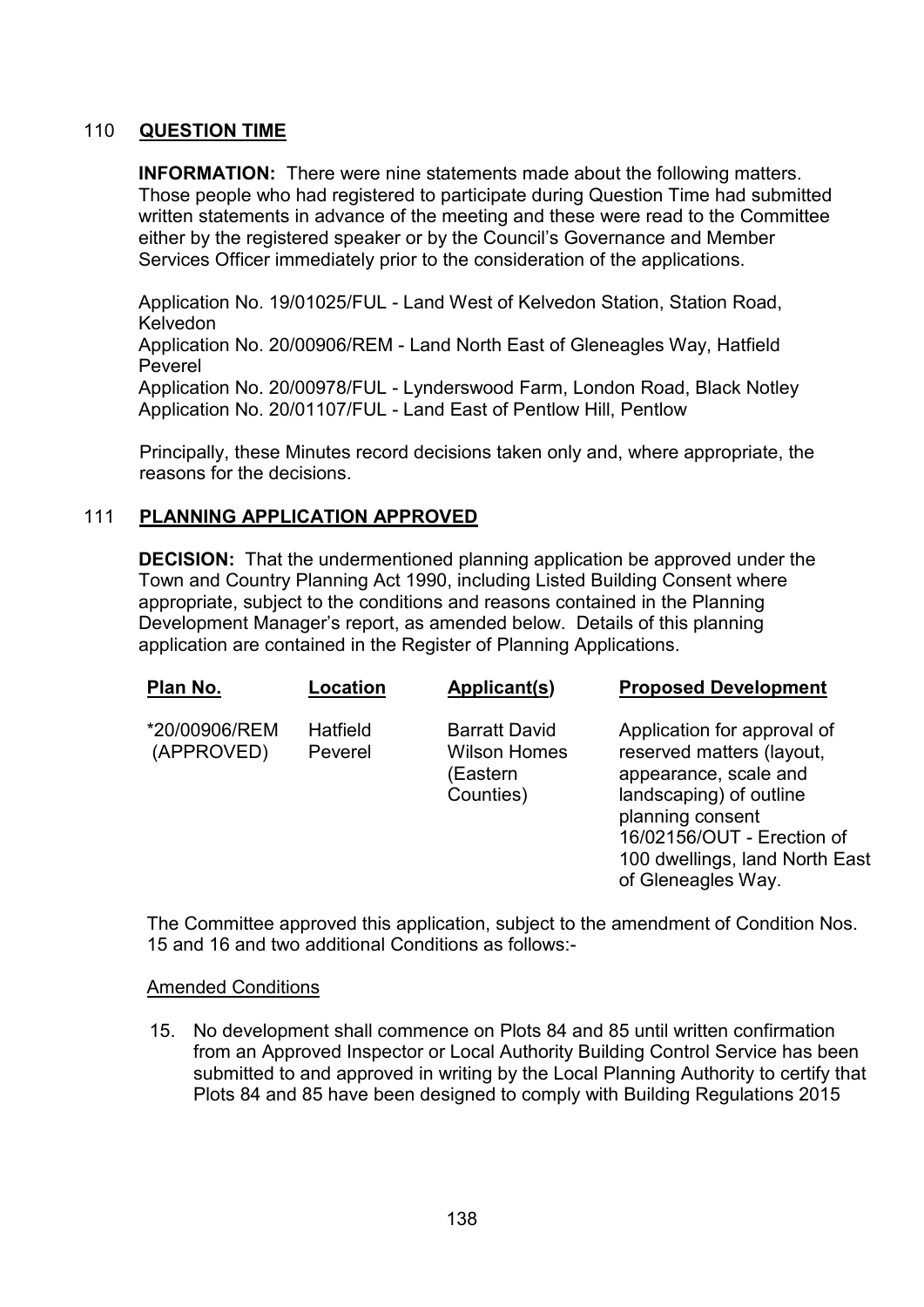Part M(4) Category 3(b).

16. No development shall commence on Plots 9; 52; 53; 59; 71; 78; 79 and 82 until written confirmation from an appropriately qualified Lifetime Homes Assessor has been submitted to and approved in writing by the Local Planning Authority to certify that Plots 9; 52; 53; 59; 71; 78; 79 and 82, as indicated on the approved layout plan, have been designed to comply with Lifetime Homes.

# Additional Conditions

21. Details of any proposed external lighting to the site shall be submitted to and approved in writing by the local planning authority prior to commencement of development above ground level. The details shall include a layout plan with beam orientation and a schedule of equipment in the design (luminaire type, mounting height, aiming angles, luminaire profiles and energy efficiency measures). For the avoidance of doubt the details shall also:

- identify those areas/features on site that are particularly sensitive for bats and that are likely to cause disturbance in or around their breeding sites and resting places or along important routes used to access key areas of their territory, for example, for foraging; and

- show how and where external lighting will be installed (through the provision of appropriate lighting contour plans and technical specifications) so that it can be clearly demonstrated that areas to be lit will not disturb or prevent the above species using their territory or having access to their breeding sites and resting places.

All lighting shall be installed, maintained and operated in accordance with the approved details.

22. The development hereby permitted shall be carried out in accordance with the approved plans listed above, with the exception of the self-binding gravel path and trim trail which is not approved. Details of a revised alignment of the self-binding gravel path and trim trail, retaining as many of the semi mature trees and as much of the vegetation as possible, shall be submitted to and approved in writing by the local planning authority prior to the removal of any vegetation on the North Eastern Boundary. The development shall be implemented in accordance with the approved details and thereafter so retained.

# 112 **SECTION 106 AGREEMENTS**

| Plan No.                    | Location | Applicant(s)                                      | <b>Proposed Development</b>                                                                                                                                            |
|-----------------------------|----------|---------------------------------------------------|------------------------------------------------------------------------------------------------------------------------------------------------------------------------|
| *19/01025/FUL<br>(APPROVED) | Kelvedon | <b>CALA Homes</b><br>(North Home<br>Counties) Ltd | Proposed new residential<br>development comprising the<br>construction of 238 new<br>dwellings (including both<br>houses and apartments)<br>with associated garden and |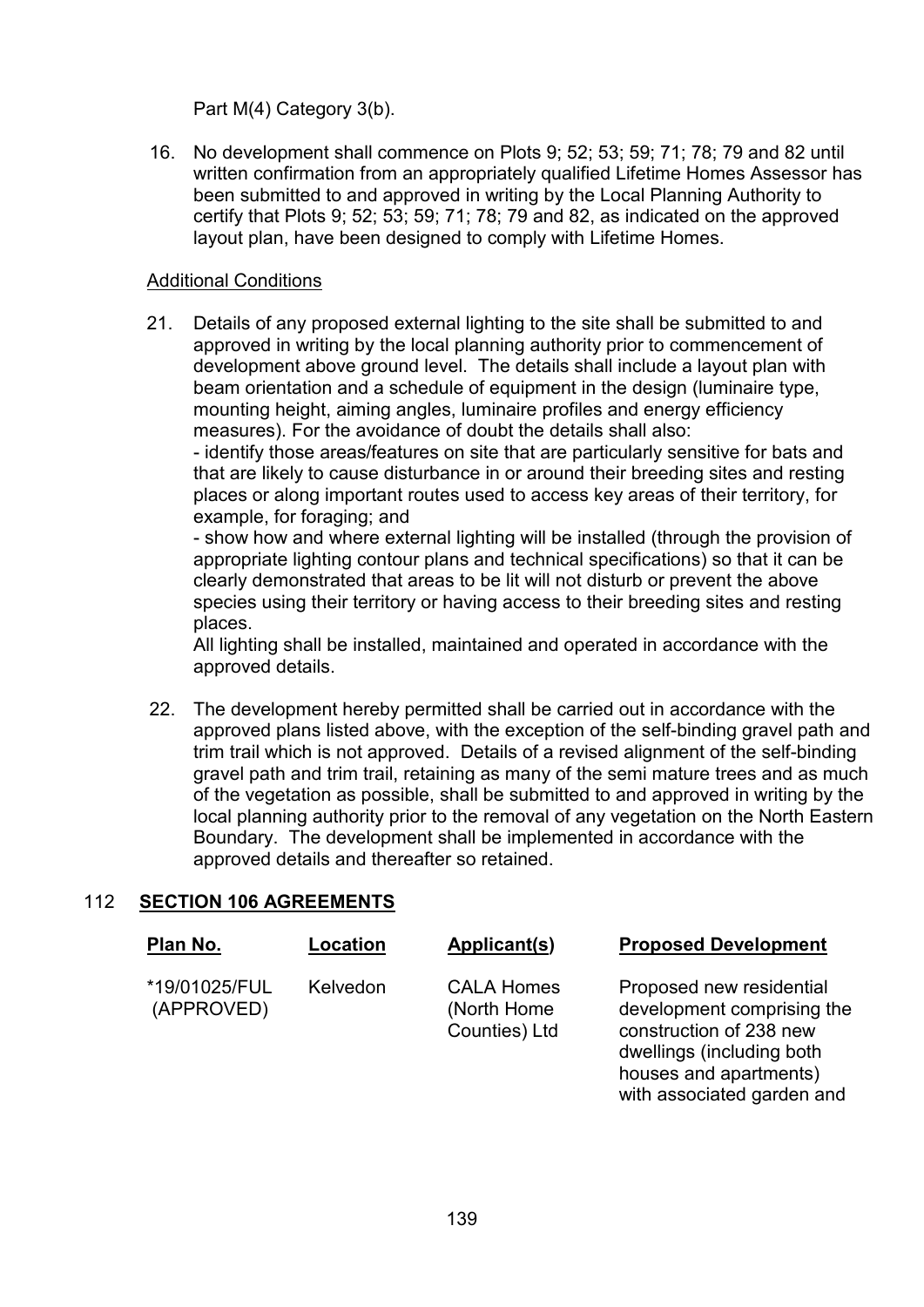parking provision dedicated improved access from Coggeshall Road new public open space a Sustainable Urban Drainage System and associated development, land West of Kelvedon Station, Station Road.

**DECISION:** That, subject to the applicant entering into a suitable legal agreement pursuant to Section 106 of the Town and County Planning Act 1990 (as amended) to cover the following Heads of Term:

- **Affordable Housing** 95 dwellings on-site to be affordable housing, with 67 dwellings provided for affordable rent and 28 dwellings provided through shared ownership; to include the provision of 2 x 2 bed 4 person wheelchair bungalows (wheelchair user dwellings, compliant with Part M(4) Cat 3(b) of Building Regulations); and all affordable dwellings to meet or exceed the Nationally Described Space Standards and any ground floor accessed dwellings complying with Building Regulations 2015 Part M(4) Category 2;
- **Allotments** Financial contribution of £7,082.82 (index linked) to fund improvements at Stoney Flint allotment site, Church Hill, Kelvedon;
- **Community Facility** Financial contribution of £118,490 to be used for improvements at the Pavilion building, or towards the erection of a new building at Kelvedon Recreation Ground;
- **Education** Financial contributions for Early Years and Childcare provision in the locality of £267,341; and financial contribution of £171,693.50 towards the cost of secondary school transport for future residents (both contributions to be index linked to April 2019);

#### • **Equipped Play**:

 $\circ$  Children's play equipment to be provided on-site, with a value of up to £60,000; and

o Financial contribution of £88,771.55 (index linked) to fund the expansion, modification, or improvement of the Multi Use Games Area at Kelvedon Recreation Ground, The Chase, Kelvedon;

• **Health** - Financial contribution of £90,080 (index linked) towards the provision of capacity improvements at the Kelvedon and Feering Health Centre, or new Primary Health care facilities to serve patients from the village of Kelvedon;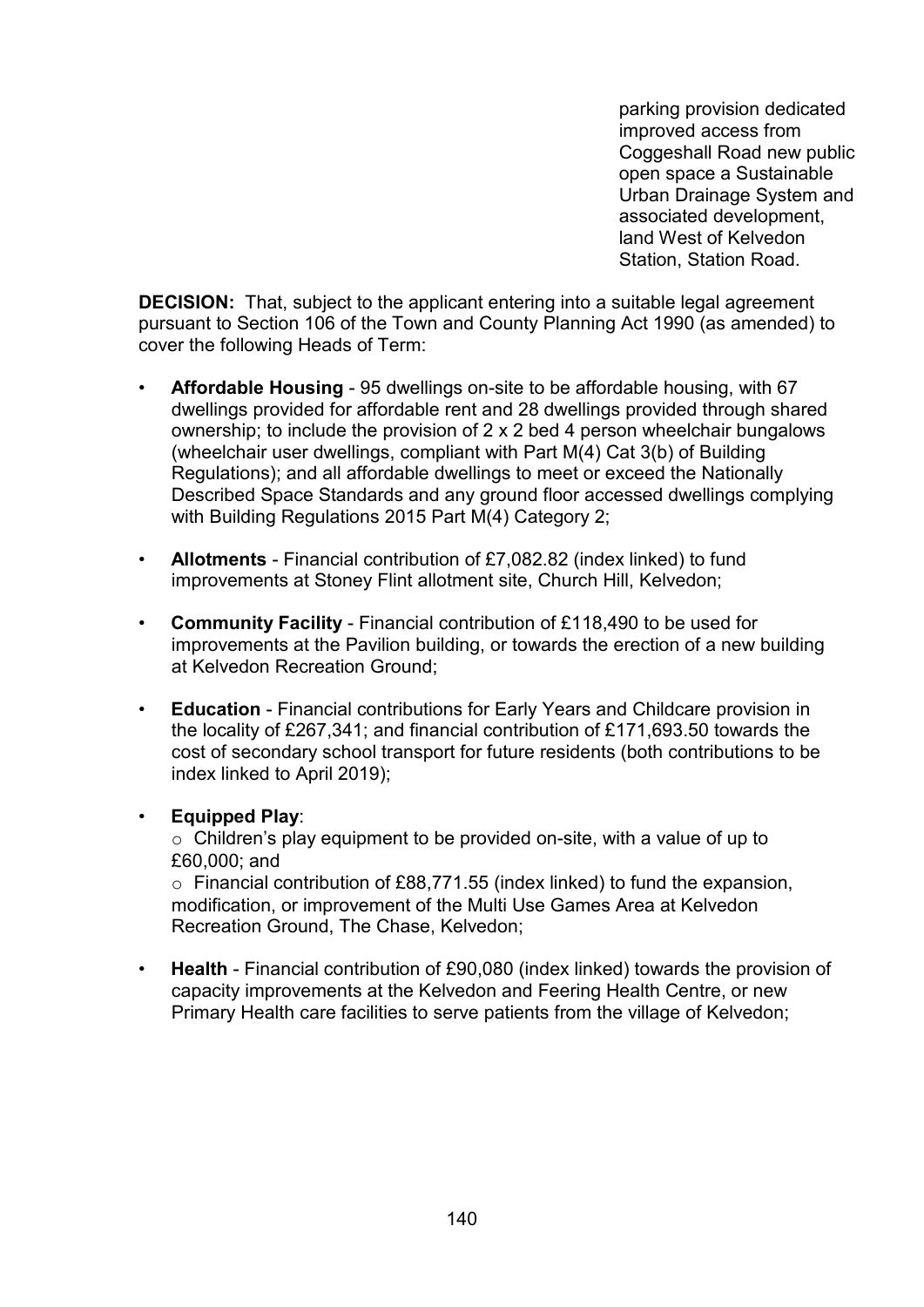# • **Highways & Transport**:

Financial Contributions:

o £238,000 (index lined) towards an improvement at the Station Road/Feering Hill/Swan Street/High Street junction;

o Contributions totalling £46,500 for the Highway Authority to widen and surface to a minimum of 2 metres PRoW 92\_12 to connect the PRoWs to the east and west of the site, and provide links from the PRoW to the development; and offsite works to surface the existing PRoW 92\_12 to a width of 1 metre connecting the application site to Kings Meadow Court in the east and a width of 1.5 metres to the footbridge over the railway line to the west;

Highway Works:

o Bus stop improvements at two locations for buses serving the site;

o Improvements to the footway along the south side of Coggeshall Road and Station Road between Observer Way and the High Street;

 $\circ$  The provision of a new pedestrian footbridge on PRoW 92 21 over the ditch on the north western site boundary.

#### Monitoring Fee:

o Payable to Essex County Council to allow for the monitoring of the Residential Travel Plan imposed by condition.

- **Outdoor Sports** Financial contribution of £221,505.79 (index linked) to be spent at Kelvedon Recreation Ground;
- **Public Open Space** (on-site) a minimum area of 1.9535ha for informal Open Space and equipped play area; a further 0.6572 ha of land to be managed for ecological purposes. Areas of Public Open Space; equipped play and amenity spaces, along with internal estate roads and pathways (unless adopted as Public Highway) to be managed by a Management Company. The Ecology Land to be managed by the landowner;
- **HRA/RAMS** £29,888.04 (index linked) to contribute towards off-site visitor management measures at the Blackwater Estuary Special Protection Area (SPA) and Ramsar, the Dengie SPA and Ramsar and Essex Estuaries Special Area of Conservation (SAC).

the Planning Development Manager be authorised to grant planning permission for the above development in accordance with the approved plans and the conditions and reasons set out in the report. Alternatively, in the event that a suitable planning obligation is not agreed within three calendar months of the Planning Committee's decision, the Planning Development Manager be authorised to refuse planning permission. Details of this planning application are contained in the Register of Planning Applications.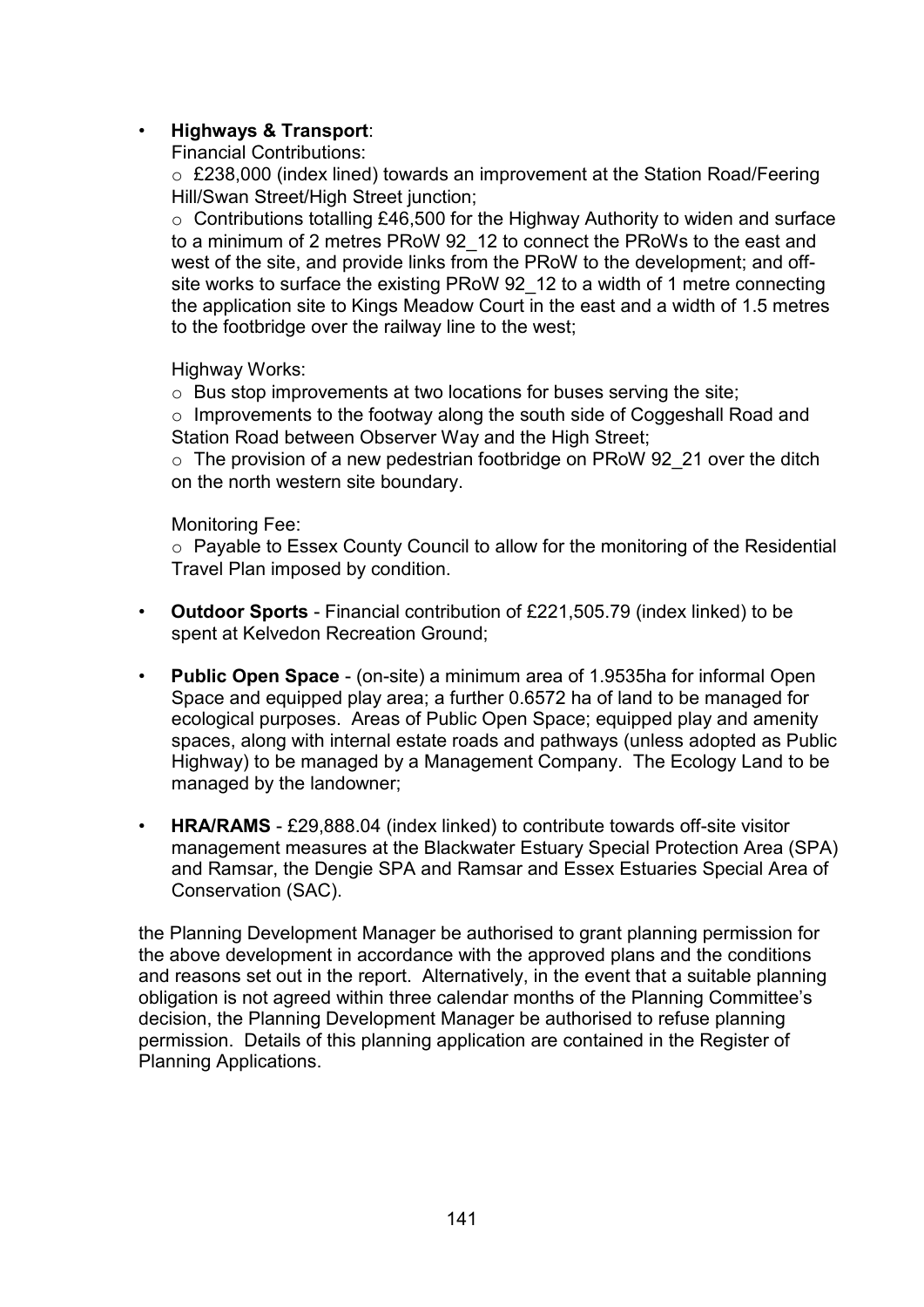Members of the Planning Committee were reminded that this application had been granted by the Committee on 15th December 2020. However, amendments had subsequently been made to a small number of Affordable Housing units within the proposed apartment blocks as an issue had been identified regarding mixed tenure. No other changes were proposed. It was proposed that five Shared Ownership flats located within mixed tenure blocks should be relocated to Apartment Block A, which would comprise properties entirely of Shared Ownership tenure. Properties for Affordable Rent which had previously been located in Block A would be transferred to apartment blocks providing accommodation for Affordable Rent. The total number of Affordable Rent and Shared Ownership units would remain unchanged.

It was noted also that Natural England had confirmed that they had no objection to the Habitat Regulations Assessment for the site and the proposed mitigation measures and they considered that the proposal should not have an adverse effect on the integrity of the European designated sites included within the Essex Coast RAMS.

Members of the Committee were requested to confirm a revised resolution to grant planning permission, subject to the completion of a Section 106 Agreement and the Conditions set out in the Agenda report, which included updates agreed by the Committee on 15th December 2020.

In discussing this application, Members of the Planning Committee considered an update report regarding the Council's five year housing land supply position. In particular, it was reported that the Government had published the Housing Delivery Test results, which showed that the Council would no longer have to add a 20% buffer to its five year housing land supply calculation and that the standard 5% buffer would now apply. This represented a material change to the housing position. Previously, the Council had considered that the five year housing land supply figure for the District was 4.52 years, but given the evidence currently available this was now thought to be 4.59 years. However, it was not considered that this very modest change would affect the assessment of the application in terms of planning balance and that the 'tilted balance' set out in the National Planning Policy Framework remained engaged.

| Plan No.                    | Location            | Applicant(s)          | <b>Proposed Development</b>                                                                                                                                                                                                 |
|-----------------------------|---------------------|-----------------------|-----------------------------------------------------------------------------------------------------------------------------------------------------------------------------------------------------------------------------|
| *20/00978/FUL<br>(APPROVED) | <b>Black Notley</b> | Mrs Susan D<br>Fisher | Erection of three single-<br>storey buildings to provide<br>1963sqm Light Industrial<br>(B1) floor space (20 flexible<br>units), associated parking,<br>cycle parking and<br>landscaping, Lynderswood<br>Farm, London Road. |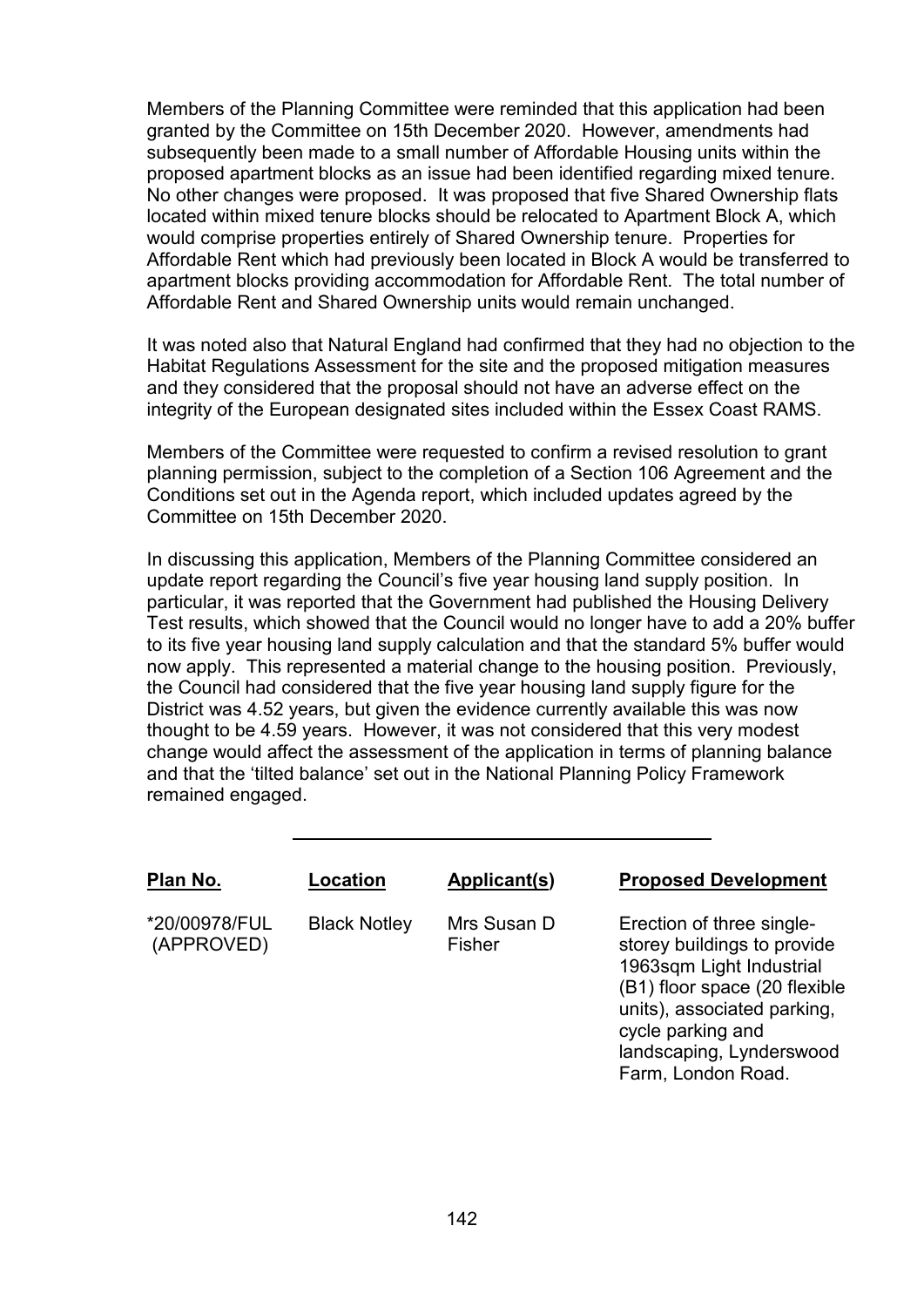**DECISION:** That, subject to the applicant entering into a suitable legal agreement or Unilateral Undertaking pursuant to Section 106 of the Town and County Planning Act 1990 (as amended) to cover the following Head of Term:

• A financial contribution of £11,095.56 towards the provision of off-site open space.

the Planning Development Manager be authorised to grant planning permission for the above development in accordance with the approved plans and the conditions and reasons set out in the report, as amended below. Alternatively, in the event that a suitable planning obligation is not agreed within three calendar months of the Planning Committee's decision, the Planning Development Manager be authorised to refuse planning permission. Details of this planning application are contained in the Register of Planning Applications.

The Committee approved this application, subject to the amendment of Condition No. 3 and to the amendment of the date of the Arboricultural Report referred to in the list of Approved Plans as follows:-

## Amended Condition

3. No development shall commence until the tree protection measures detailed in the submitted Arboricultural Method Statement and Arboricultural Impact Assessment dated 6th January 2021 and completed by AT Coombes Associates Ltd are fully in place in order to protect the trees and hedges to be retained on and adjacent to the site from damage during the carrying out of the development. The protection measures shall remain in place and all other safeguarding and protection measures and methods set out in these reports shall be adhered to until after the completion of the development to the complete satisfaction of the local planning authority.

No materials, goods, or articles of any description shall be stacked, stored, or placed at any time within the limits of the spread of any of the existing trees, shrubs, or hedges.

No works involving alterations in ground levels, or the digging of trenches, or excavations of any kind (including the laying or installation of drains, pipes, cables or other services) shall be carried out within the extent of the spread of any existing trees, shrubs and hedges. No machinery of any kind shall be used, or operated within the extent of the spread of the existing trees, shrubs, hedges.

#### Amended Approved Plan

Arboricultural Report - Plan Ref: AT Coombes Ass Ltd - Version: 6 January 2021 *(All other Approved Plans remain unchanged)*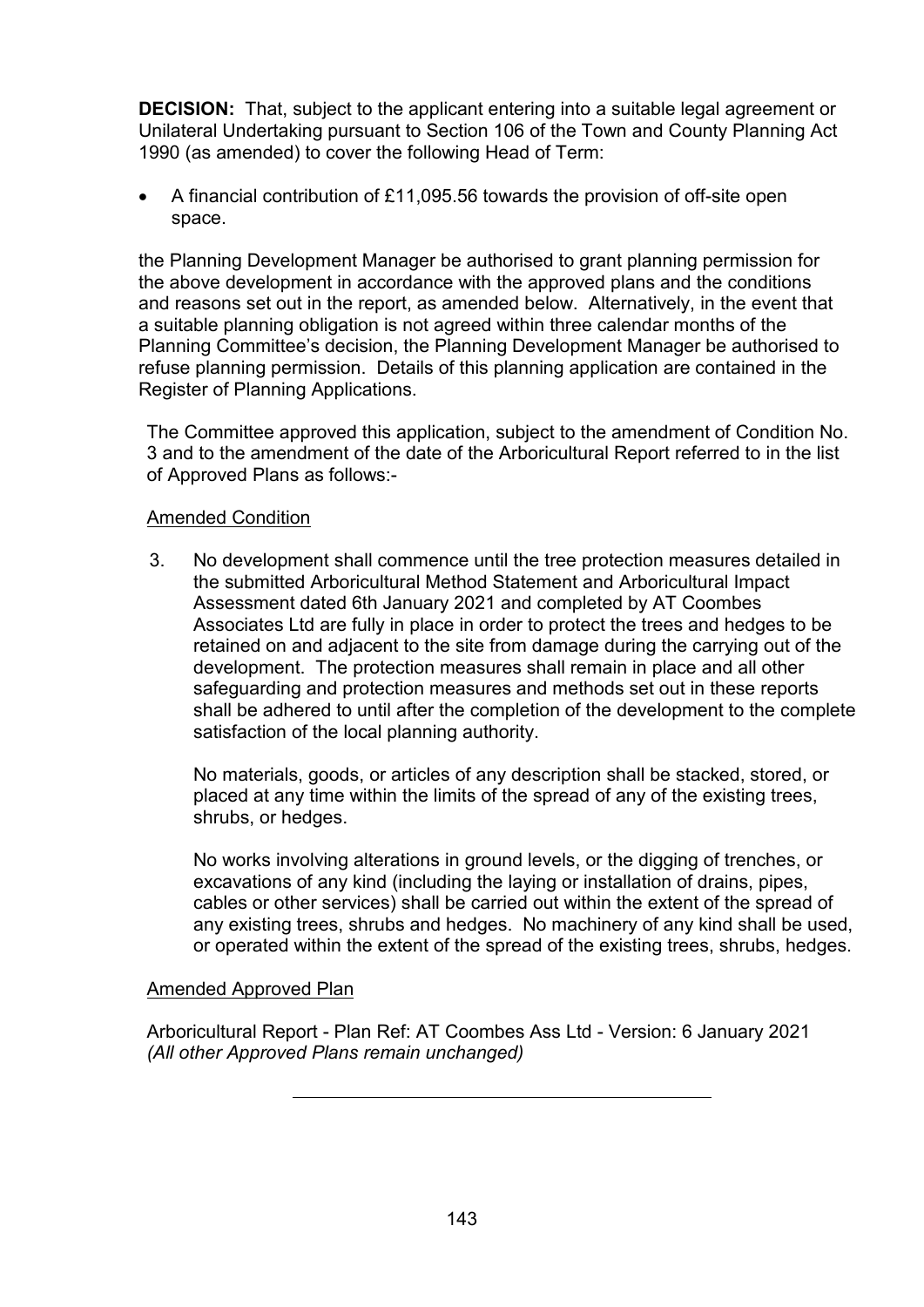| Plan No.                    | Location | Applicant(s)                | <b>Proposed Development</b>                                             |
|-----------------------------|----------|-----------------------------|-------------------------------------------------------------------------|
| *20/01107/FUL<br>(APPROVED) | Pentlow  | NextPower SPV<br>11 Limited | Solar farm and associated<br>development, land East of<br>Pentlow Hill. |

**DECISION:** That, subject to the applicant entering into a suitable legal agreement pursuant to Section 106 of the Town and County Planning Act 1990 (as amended) to cover the following Head of Term:

The provision of 30 skylark plots on nearby land.

the Planning Development Manager be authorised to grant planning permission for the above development in accordance with the approved plans and the conditions and reasons set out in the report, as amended below. Alternatively, in the event that a suitable planning obligation is not agreed within three calendar months of the Planning Committee's decision, the Planning Development Manager be authorised to refuse planning permission. Details of this planning application are contained in the Register of Planning Applications.

The Committee approved this application, subject to the amendment of Condition Nos. 9 and 14 as follows:-

#### Amended Conditions

9. Details of any proposed external lighting to the site shall be submitted to and approved in writing by the local planning authority prior to commencement of development above ground level. The details shall include a layout plan with beam orientation and a schedule of equipment in the design (luminaire type, mounting height, aiming angles, luminaire profiles and energy efficiency measures). For the avoidance of doubt the details shall also:

- identify those areas/features on site that are particularly sensitive for bats and that are likely to cause disturbance in or around their breeding sites and resting places or along important routes used to access key areas of their territory, for example, for foraging; and

- show how and where external lighting will be installed (through the provision of appropriate lighting contour plans and technical specifications) so that it can be clearly demonstrated that areas to be lit will not disturb or prevent the above species using their territory or having access to their breeding sites and resting places.

All lighting shall be installed, maintained and operated in accordance with the approved details.

14. Development shall not be commenced until a detailed Landscape Management Scheme has been submitted to and approved by the local planning authority, which provides details of the following: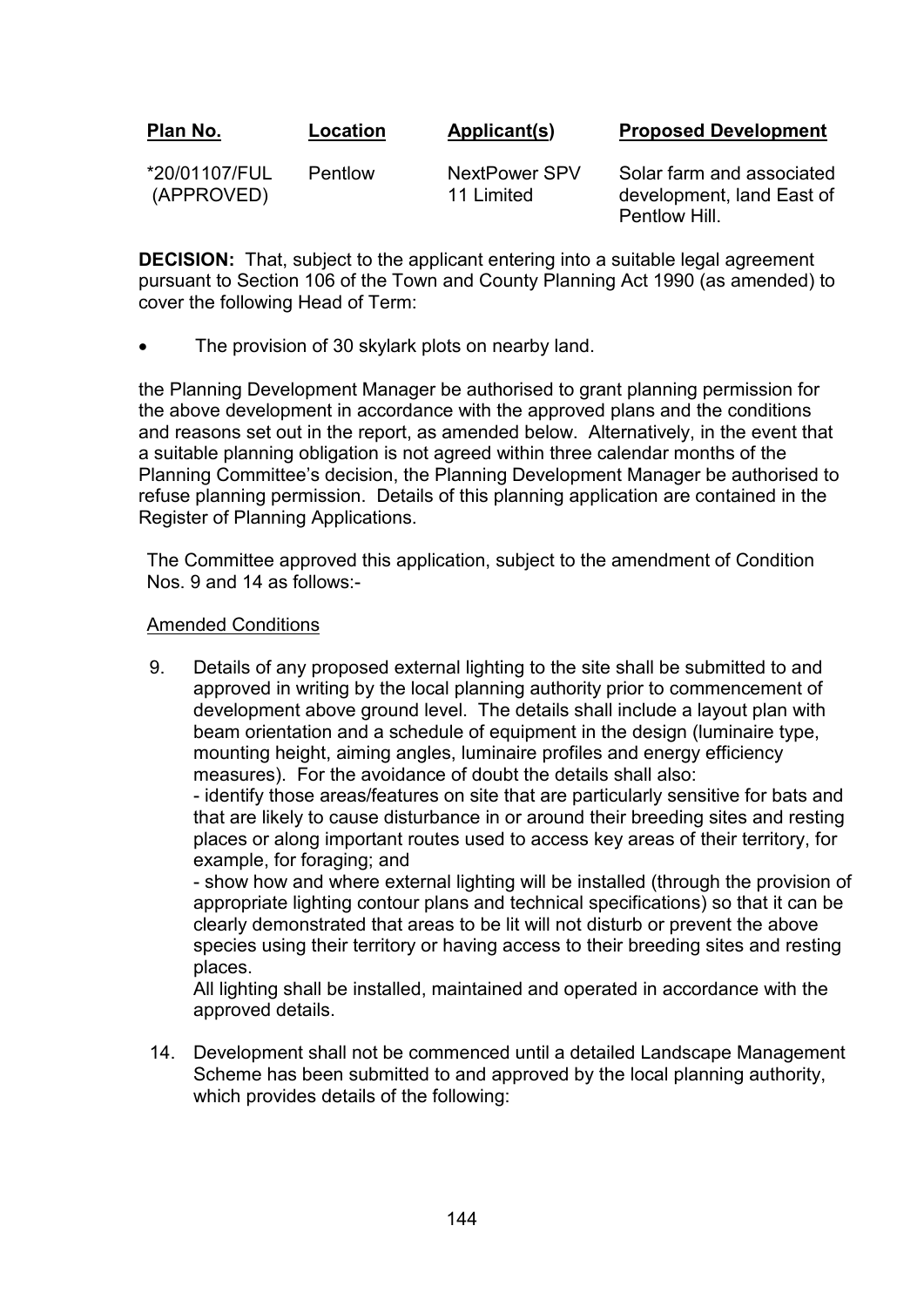- a) Details of the means of protecting all of the existing trees, shrubs and hedges shown to be retained on the Landscape Masterplan P0434 Rev.B (received 16th November 2020) on land within the red and blue lines, together with confirmation of any excavation, changes in ground levels, laying of services in proximity to these, together with express confirmation that the approved means of protection shall remain in place for the duration of construction and that no machinery, materials, goods, or articles of any description shall be operated stacked, stored, or placed at any time within the limits of the spread of any of the existing trees, shrubs or hedges.
- b) Details of soft landscaping works (as identified on the Landscape Masterplan P0434 Rev.B received 16th November 2020) to include the plant type, size, planting numbers and distances, and a programme detailing the timing of the landscaping works in relation to the phasing of construction together with express confirmation that any trees, or plants which die, are removed, or become seriously damaged or diseased within a period of 5 years from the completion of the development shall be replaced in the next planting season with others of a similar size and species unless otherwise specified and agreed.
- c) Details of a long term management plan for the landscaping shown on Landscape Masterplan P0434 Rev.B (received 16th November 2020) within the red and blue lines, which allows for the hedgerows to be maintained at a minimum height of 3m at all times and confirmation of the maintenance regime to ensure that all the identified landscaping on the site is continually managed for the lifetime of the development; to the objective of ensuring that the visual impact of the development is minimised from both close range views and those available from the wider surrounding landscape.

Development shall only commence in strict accordance with the Landscape Management Scheme, which shall subsequently be implemented only in accordance with the approved details for the lifetime of the use hereby approved.

Pentlow Parish Council submitted a written statement against this application, which was read to the Committee by Parish Councillor Ms R Simnett prior to the consideration of the application.

PLEASE NOTE: The full list of standard conditions and reasons can be viewed at the office of the Planning Development Manager, Council Offices, Causeway House, Bocking End, Braintree, Essex CM7 9HB.